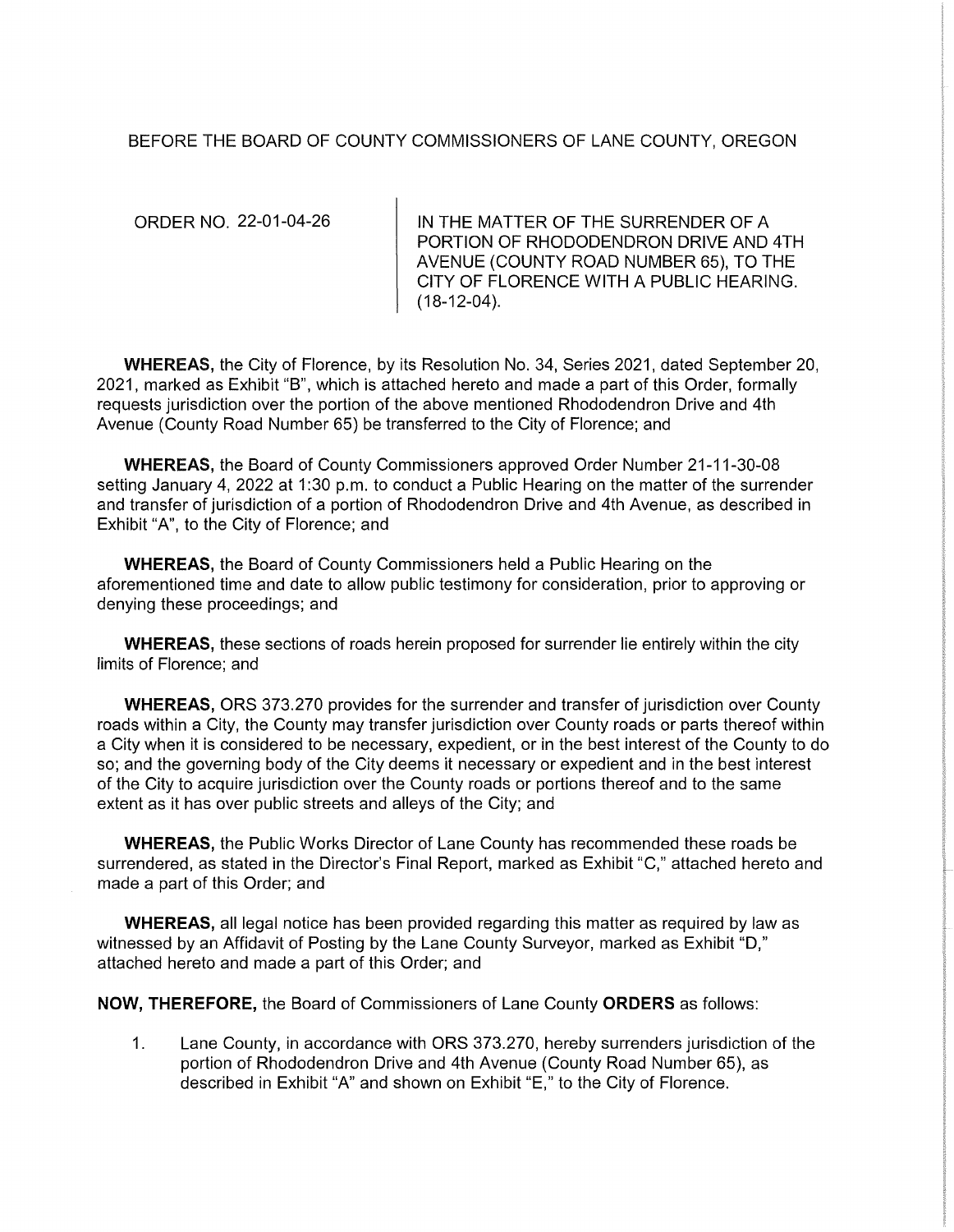2. This Order is filed with the Lane County Clerk in the Commissioner's Journal of Administration and copies forwarded to the Lane County Surveyor and Department of Public Works for updating appropriate indexes and County Road records.

**ADOPTED** this <u>\_4th \_</u>day of \_\_\_January \_\_\_\_\_\_\_\_\_\_\_\_\_\_\_\_, 2022.

Chair LANE COUNTY BOARD OF COMMISSIONERS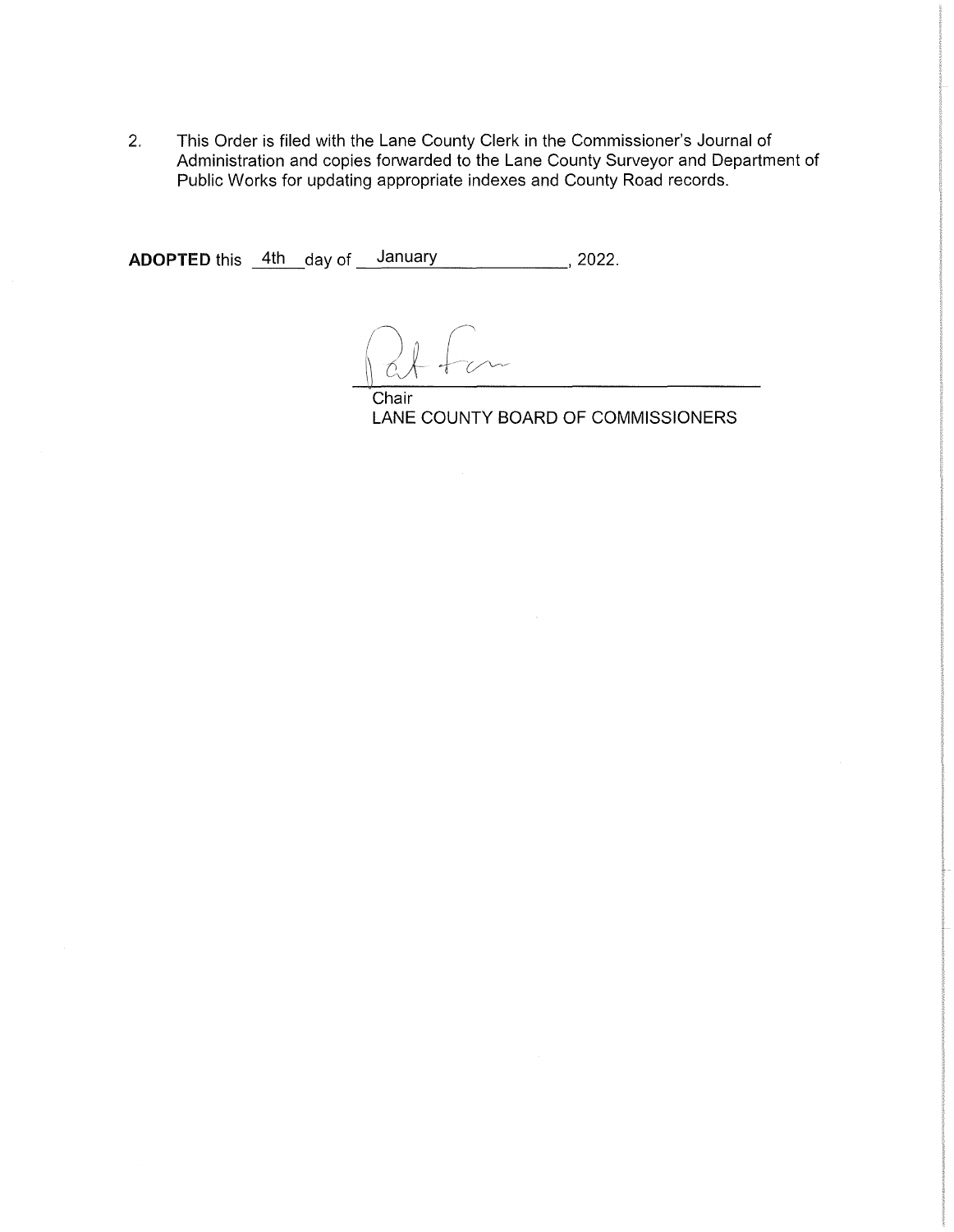EXHIBIT "A"

#### LEGAL DESCRIPTION \*\*\*\*\*\*\*\*\*\*\*\*\*\*\*\*\*\*\*\*\*\*\*\*\*\*\*\*\*\*\*\*\*\*\*\*\*\*\*\*\*\*\*\*\*\*\*\*\*\*\*\*\*\*\*\*\*\*\*\*\*\*\*\*\*\*\*\*\*\*\*\*\*\*\*\*\*\*

#### RHODODENDRON DRIVE (COUNTY ROAD NUMBER 65)

All that portion of Rhododendron Drive, County Road Number 65, beginning at the northerly end of that portion of Rhododendron Drive surrendered to the City of Florence pursuant to Lane County Board of County Commissioners Final Order No. 09-2-4-3, said point also being the easterly extension of Sebastian Street; thence in a northerly direction 2000 feet, more or less, to the easterly extension of the northerly right of way of Kiwanda Street, County Road No. 856, all being located in Section 4, Township 18 South, Range 12 West of the Willamette Meridian, Lane County, Oregon.

### 4th AVENUE (COUNTY ROAD NUMBER 65)

All that portion of  $4<sup>th</sup>$  Avenue , County Road Number 65, beginning at the easterly extension of the northerly right of way of Kiwanda Street, County Road No. 856; thence in a northerly direction 1000 feet, more or less, to the current city limit line, said point being 46.5 feet, more or less, from the northerly right of way of Falcon Street, County Road No. 1974, all being located in Section 4, Township 18 South, Range 12 West of the Willamette Meridian, Lane County, Oregon.

0.19

MILEAGE

0.37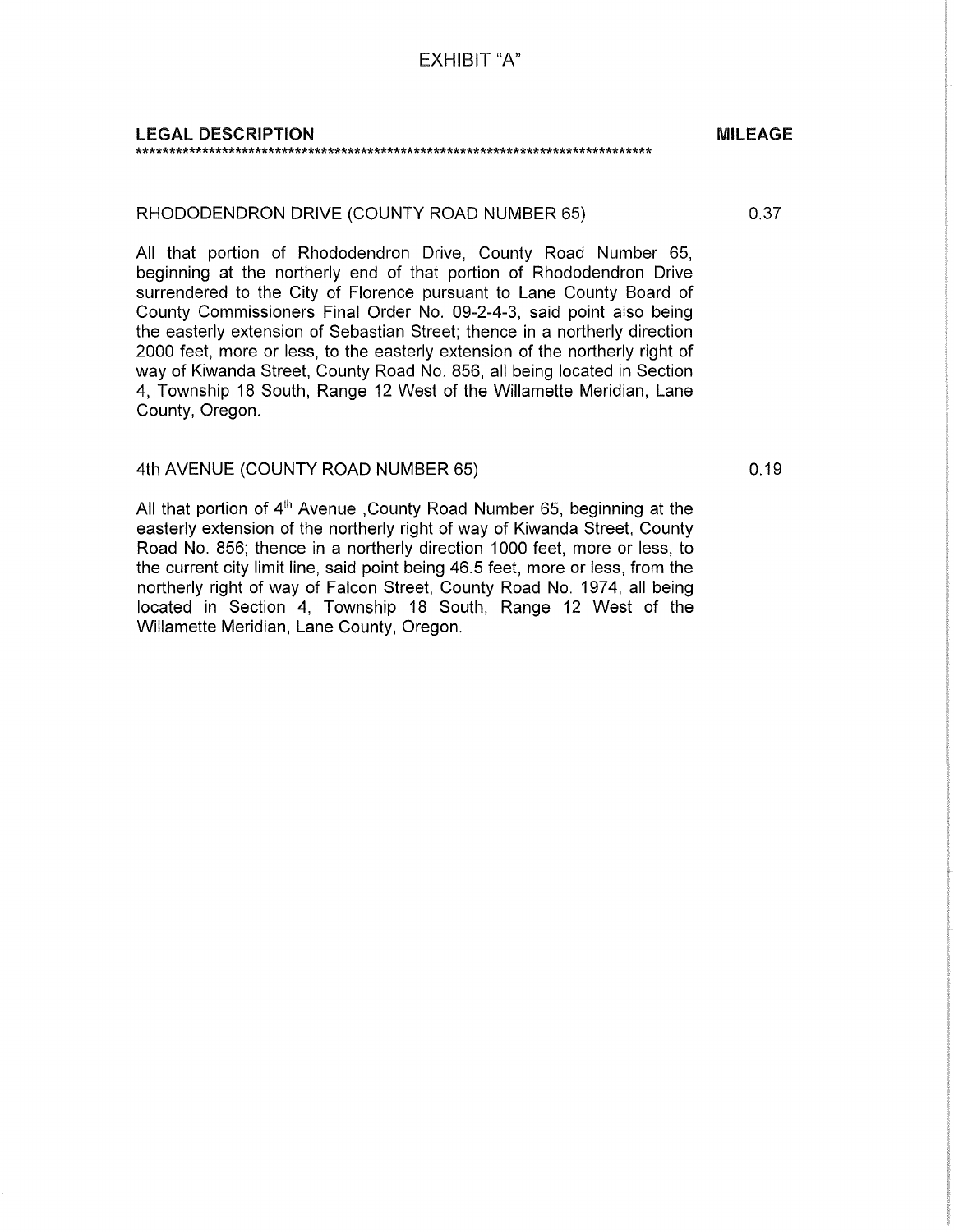#### Exhibit B

### CITY OF FLORENCE RESOLUTION NO. 34, SERIES 2021

## A Resolution Requesting Surrender of Jurisdiction of Rhododendron Drive and Portion of 4<sup>th</sup> Avenue

#### RECITALS:

- 1. The City of Florence finds it is necessary and in the best interests of the City and the citizens of Florence to acquire jurisdiction over the entirety of Rhododendron Drive and a portion of  $4<sup>th</sup>$ Avenue.
- 2. Rhododendron Drive more properly described as: All that portion of Rhododendron Drive, County Road Number 65, beginning at the northerly end of that portion of Rhododendron Drive surrendered to the City of Florence pursuant to Lane County Board of County Commissioners Final Order No. 09-2-4-3, said point also being the easterly extension of Sebastian Street; thence in a northerly direction 2000 feet, more or less, to the easterly extension of the northerly right of way of Kiwanda Street, County Road No. 856, all being located in Section 4, Township 18 South, Range 12 West of the Willamette Meridian, Lane County, Oregon.
- 3.  $4<sup>th</sup>$  Avenue more properly described as: All that portion of  $4<sup>th</sup>$  Avenue ,County Road Number 65, beginning at the easterly extension of the northerly right of way of Kiwanda Street, County Road No. 856; thence in a northerly direction 1000 feet, more or less, to the current city limit line, said point being 46.5 feet, more or less, from the northerly right of way of Falcon Street, County Road No. 1974, all being located in Section 4, Township 18 South, Range 12 West of the Willamette Meridian, Lane County, Oregon.
- 4. The City of Florence will provide the same level of service, maintenance, and enforcement provided for other public streets within the City limits of Florence for these transferred roadways.
- 5. The Board of County Commissioners of Lane County, Oregon has authority under provisions of ORS 373.270 to surrender jurisdiction over County roads within the corporate limits of the City of Florence.
- 6. Rhododendron Drive and a portion of  $4<sup>th</sup>$  Avenue have been annexed to the City of Florence and are within the corporate limits of the City.
- 7. The City of Florence will provide adequate funding for on-going operations and maintenance of these facilities.

Based on these findings,

#### THE CITY COUNCIL OF THE CITY OF FLORENCE RESOLVES AS FOLLOWS:

- 1. The City Council hereby requests that Lane County surrender jurisdiction over the remaining portion of Rhododendron Drive and a portion of  $4<sup>th</sup>$  Avenue to the City of Florence in accordance with the provisions of ORS 373.270.
- 2. The City Council directs that a copy of this Resolution be forwarded to the Board of County Commissioners of Lane County, Oregon, requesting surrender of jurisdiction of the above described County roads in accordance with the provisions of ORS 373.270.

Resolution No. 34, Series 2021 **Page 1of 2** Page 1 of 2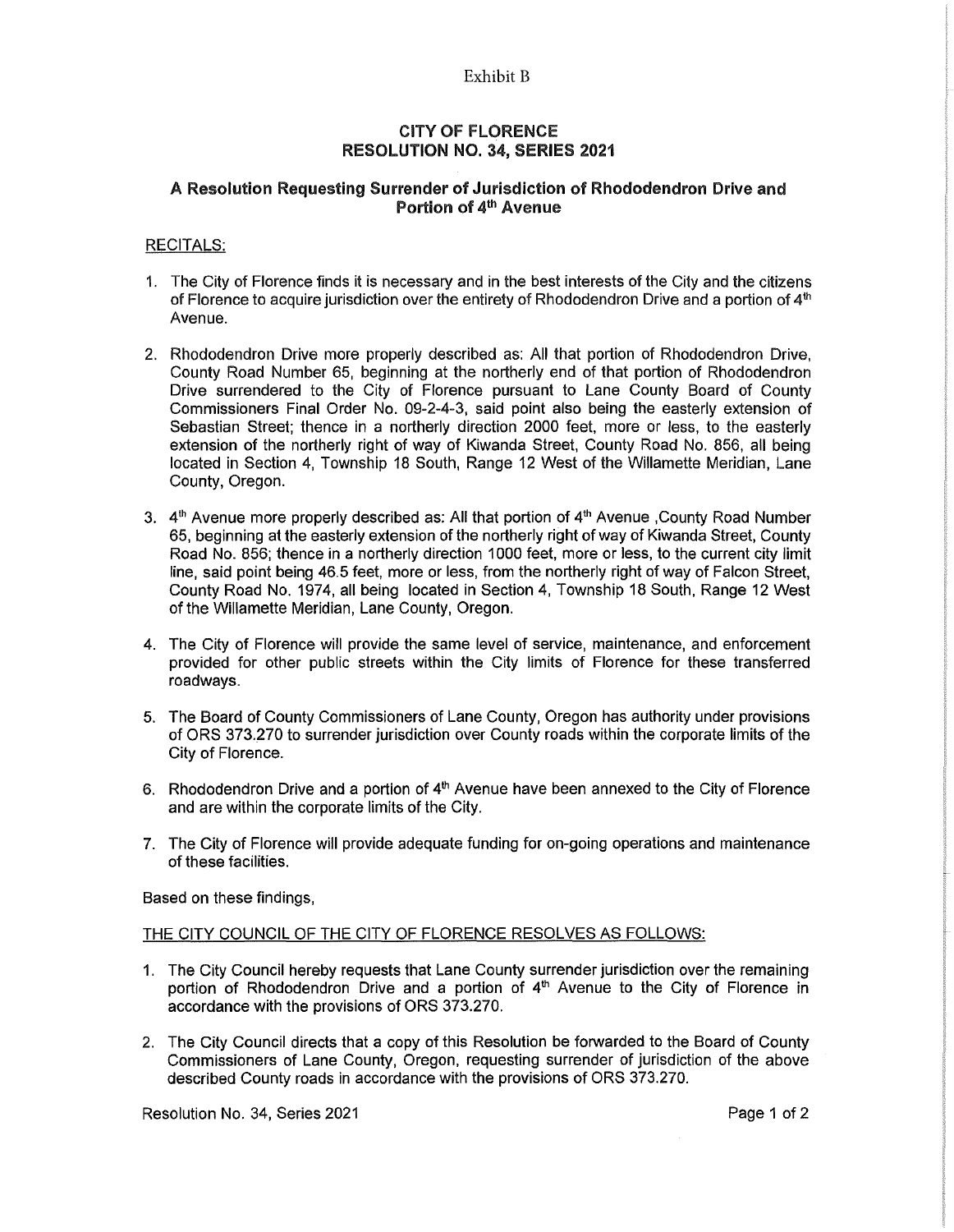3. This Resolution takes effect immediately upon adoption.

# ADOPTION:

This Resolution is passed and adopted on the 20th day of September, 2021.

September, 2021.<br>Joe Henry, Mayor

Attest:

سی ایران<br>ite, City Recorder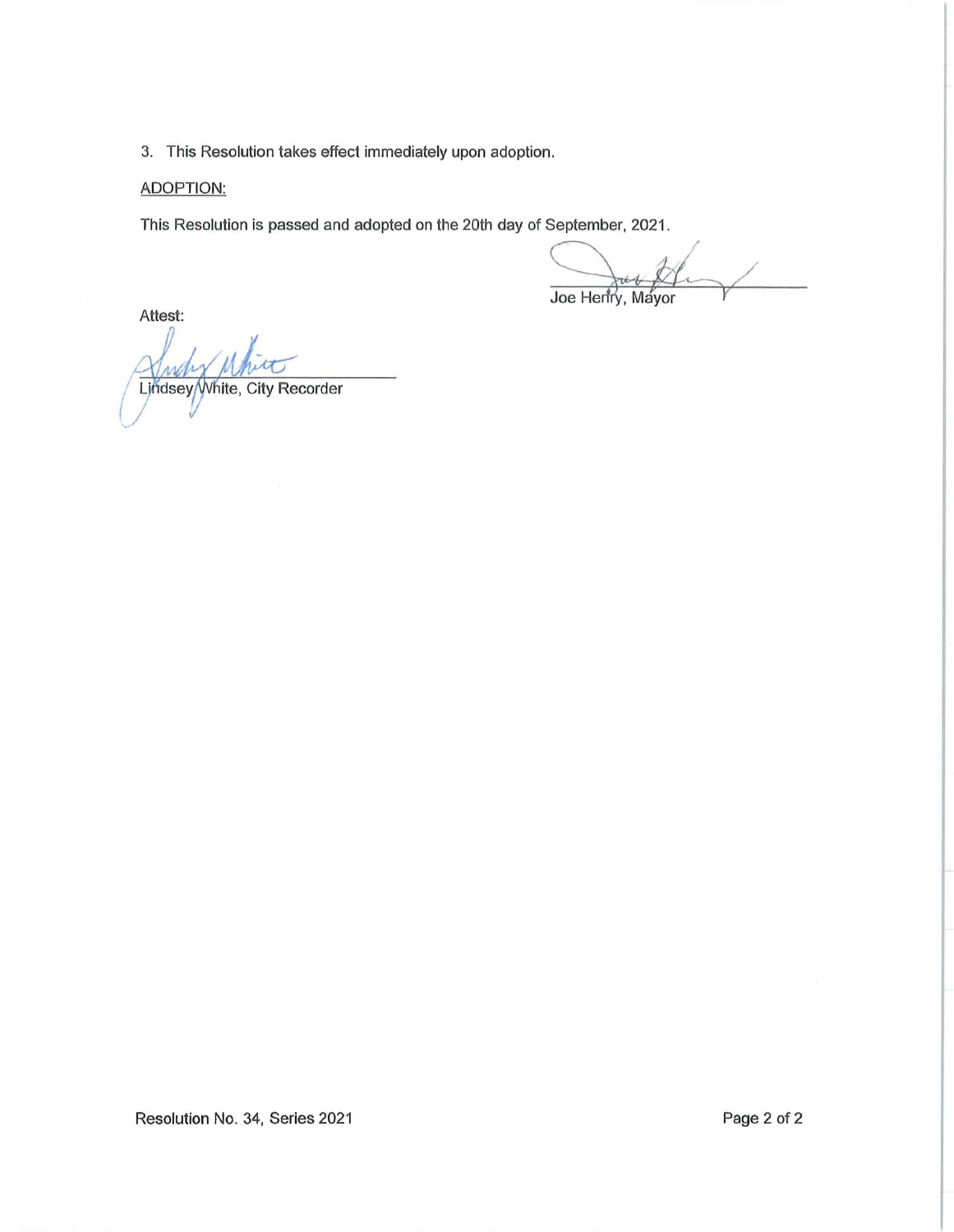## EXHIBIT "C"

BEFORE THE BOARD OF COUNTY COMMISSIONERS OF LANE COUNTY, OREGON

DIRECTOR'S FINAL REPORT | IN THE MATTER OF THE SURRENDER OF A PORTION OF RHODODENDRON DRIVE AND 4TH AVENUE (COUNTY ROAD NO. 65), TO THE CITY OF FLORENCE WITH A PUBLIC HEARING. (18-12-04).

The City of Florence has adopted Resolution No. 34, Series 2021, dated September 20, 2021, formally requesting the transfer of jurisdiction of portions of Rhododendron Drive and 4th Avenue (County Road No. 65) within their city limits.

The combined portions of the two County roads consists of approximately 0.56 miles of right of way and are described on Exhibit "A," attached to the Order. The subject portions of roads are currently under the jurisdiction of Lane County, and the transfer of jurisdiction over these County roads would enable the City to maintain, develop, and improve the roads to the City's own specifications, standards, and timetables.

Approving the surrender of these roads will relieve the County of the obligation of future maintenance and improvement costs.

ORS 373.270 provides for the surrender and transfer of jurisdiction over a County road within a City. The County may transfer jurisdiction over a County road or portion thereof within a City when it is considered to be necessary, expedient, or for the best interest of the County to do so; and the governing body of the City deems it necessary or expedient and for the best interest of the City to acquire jurisdiction over the County road or part thereof to the same extent as it has over public streets and alleys of the City.

Legal notice for the Public Hearing to consider the matter of the surrender of the described portions of Rhododendron Drive and 4th Avenue has been provided as required by ORS 373.270.

It is therefore recommended the portions of Rhododendron Drive and 4th Avenue (County Road Number 65), as described in Exhibit "A" of the Order, be surrendered to the City of Florence as it will be in the best interest of the County.

**DATED** this day of \_\_\_\_\_\_\_\_\_\_\_\_\_\_, 2021.

Dan Hurley, Director Department of Public Works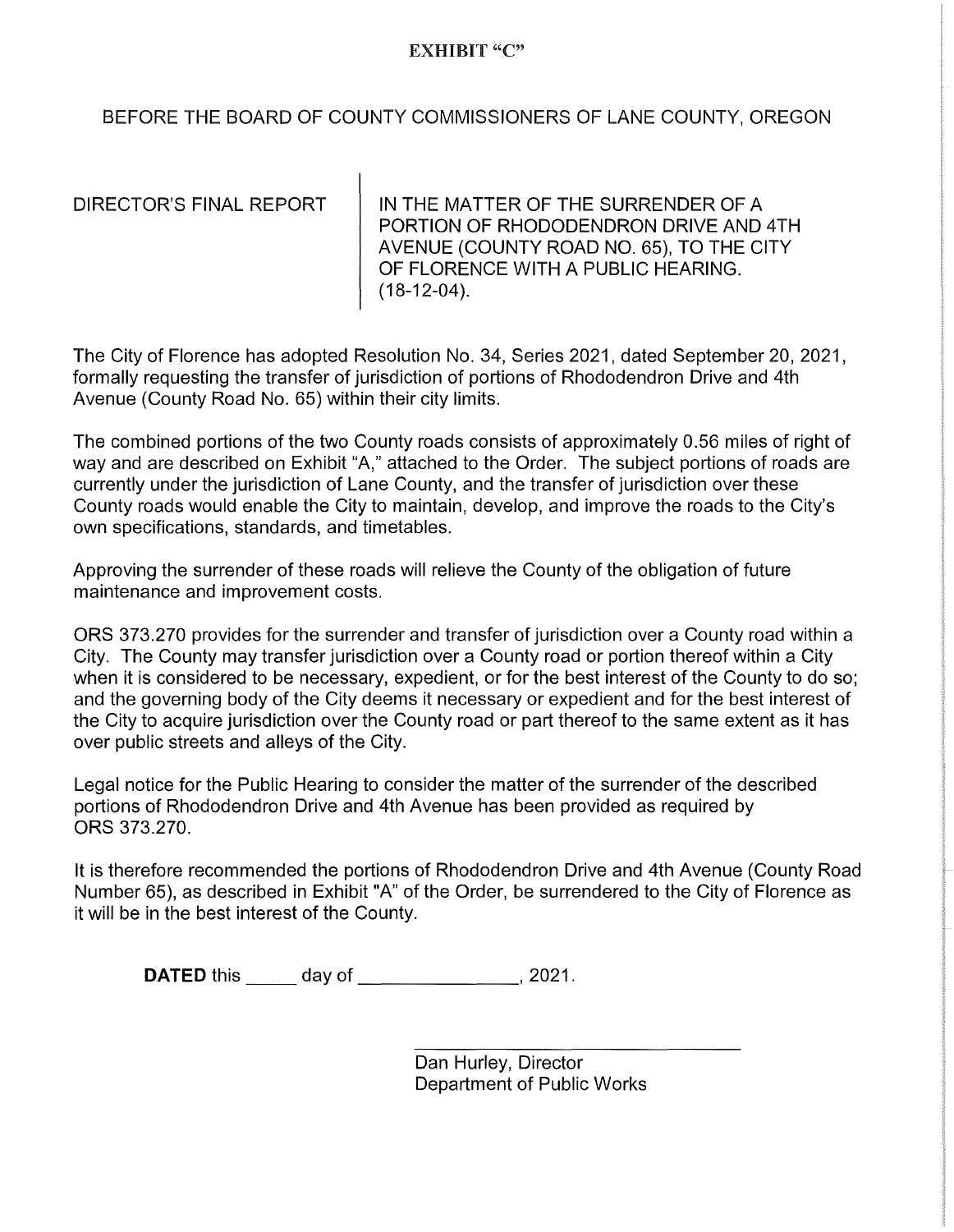## BEFORE THE BOARD OF COUNTY COMMISSIONERS OF LANE COUNTY, OREGON

AFFIDAVIT OF POSTING **IN THE MATTER OF THE SURRENDER OF A** PORTION OF RHODODENDRON DRIVE AND 4TH AVENUE (COUNTY ROAD NUMBER 65), TO THE CITY OF FLORENCE WITH A PUBLIC HEARING.  $(18-12-04)$ .

I, Mikeal J. Blomme, Lane County Surveyor, certify as follows:

On December 1, 2021, and in accordance with ORS 373.270, I caused to be posted eight (8) copies of the Notice of Hearing in the above entitled matter in eight places, positioned to be visible to the traveling public, as follows:

- 1. Posted on a Power Pole No. 125405 at the northeast corner of Rhododendron Drive and Sebastian Street intersection.
- 2. Posted on a Power Pole No. 125349 at the northeast corner of Rhododendron Drive and Arago Street intersection.
- 3. Posted on Power Pole No. 125349 on the west side of Rhododendron Drive south of Foulweather Street, and south of business Jerry's Place.
- 4. Posted on a Power Pole located at the northeast corner of Rhododendron Drive and Heceta Beach Road intersection.
- 5. Posted on Power Pole No. 125619 at the southeast corner of Rhododendron Drive and Lookout Street intersection.
- 6. Posted on Power Pole No. 125181 on the west side of Rhododendron Drive north of Falcon Street.
- 7. Posted on Power Pole No. 125170 at the southeast corner of Rhododendron Drive and Falcon Street.
- 8. Posted on Power Pole No. 202890 on the west side of Rhododendron Drive south of Foulweather Street, and north of business Jerry's Place.

Mikeal J. Blon mé Lane County<sup>k</sup>Surveyor

State of Oregon  $\int$  County of Lane  $\int$   $\frac{8}{3}$ County of Lane )

Subscribed and sworn to before me this <u>2.</u> day of *DECEMBER*<br>Blommé, Lane County Surveyor.

, 2021 by Mikeal J.



NOTARY PUBLIC FOR OR  $Mv$  Commission Expires:  $Mn$ <sub>RCH</sub>  $28.22$